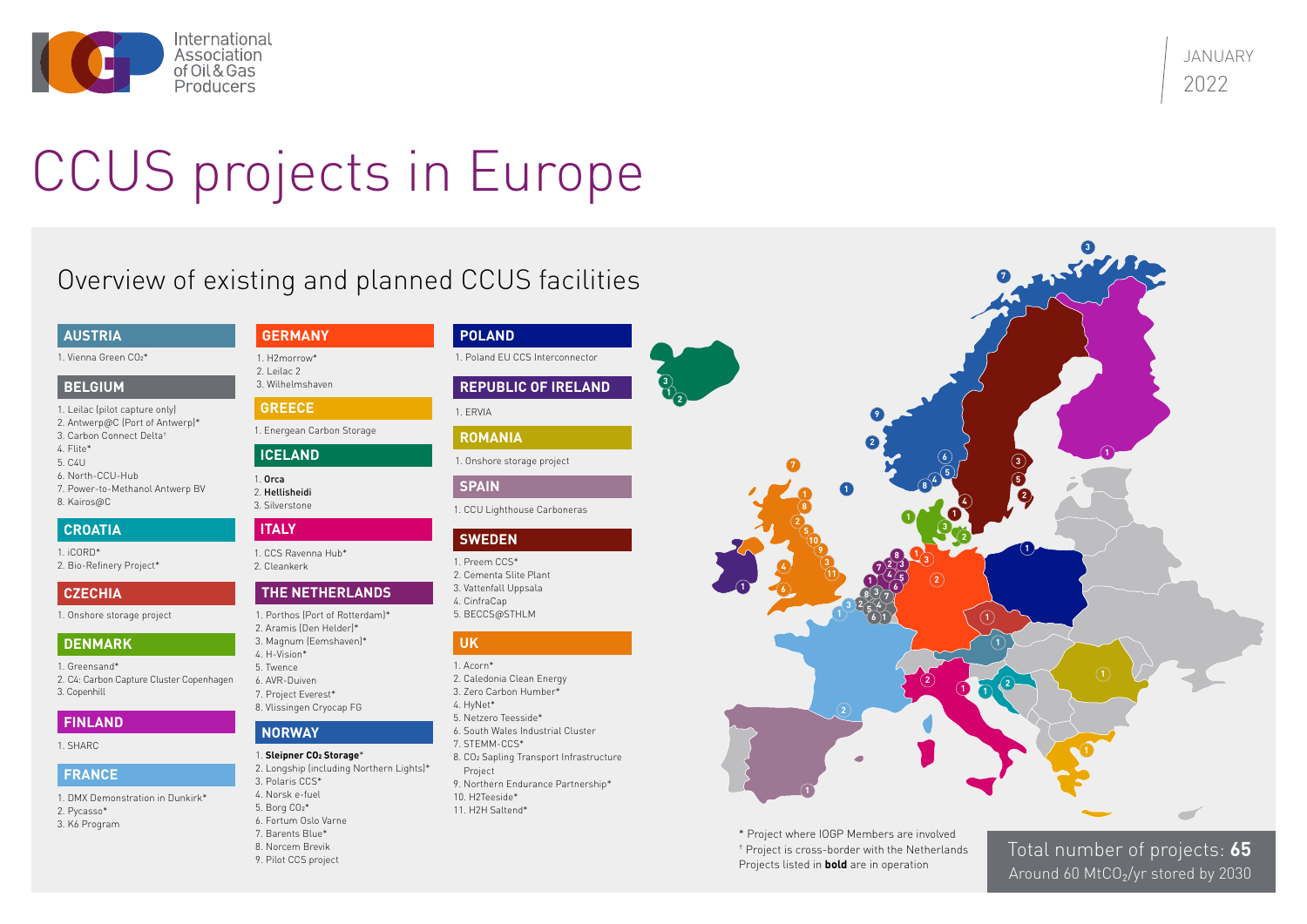| <b>LOCATION</b> | <b>PROJECT NAME</b>                           | <b>PROJECT TYPE</b>                    | <b>DESCRIPTION</b>                                                                                                                                                                                                                                                                                                                                                                                                                                                                                                                                                                                                                                                    | CO2 CAPTURED/YEAR                                                                                                                    | <b>STARTING DATE</b><br>(OPERATION) | <b>STATUS OF THE</b><br><b>PROJECT</b>                                   | <b>PARTICIPANTS</b>                                                                                                                                                                                                          | <b>IOGP MEMBERS</b><br><b>INVOLVED</b> |
|-----------------|-----------------------------------------------|----------------------------------------|-----------------------------------------------------------------------------------------------------------------------------------------------------------------------------------------------------------------------------------------------------------------------------------------------------------------------------------------------------------------------------------------------------------------------------------------------------------------------------------------------------------------------------------------------------------------------------------------------------------------------------------------------------------------------|--------------------------------------------------------------------------------------------------------------------------------------|-------------------------------------|--------------------------------------------------------------------------|------------------------------------------------------------------------------------------------------------------------------------------------------------------------------------------------------------------------------|----------------------------------------|
| <b>Austria</b>  | ViennaGreenCO2                                | Pilot Power & Capture                  | New, low temperature solid sorbent CO2 capture technology.<br>Seperation process to capture CO2 from exhaust gases.                                                                                                                                                                                                                                                                                                                                                                                                                                                                                                                                                   | N/A                                                                                                                                  | 2018                                | Pilot phase completed                                                    | Shell                                                                                                                                                                                                                        | Shell                                  |
| <b>Belgium</b>  | Leilac                                        | Industrial Capture                     | Cement plant carbon capture (pilot project)                                                                                                                                                                                                                                                                                                                                                                                                                                                                                                                                                                                                                           | N/A                                                                                                                                  | 2018-2020                           | 2-year CO <sub>2</sub> capture<br>test                                   | HeidelbergCement, Calix                                                                                                                                                                                                      |                                        |
|                 | Antwerp@C<br>[Port of Antwerp]                | Industrial Capture                     | CCS-equipped industrial cluster, CO2 transportation and storage in<br>the North Sea and reuse                                                                                                                                                                                                                                                                                                                                                                                                                                                                                                                                                                         | 9 Mtpa                                                                                                                               | N/A                                 | Feasibility study                                                        | Air Liquide, BASF, Borealis, INEOS,<br>ExxonMobil, Fluxys, Port of Antwerp<br>and TotalEnergies                                                                                                                              | ExxonMobil,<br>TotalEnergies           |
|                 | <b>Carbon Connect Delta</b>                   | Industrial capture                     | With CCUS, CO <sub>2</sub> emissions can be reduced by 30% in the port area<br>of North Sea Port. A consortium of Belgian and Dutch companies<br>expects to complete the Carbon Connect Delta feasibility study at<br>the end of 2020, after which the project will be further developed for<br>realization. The consortium works simultaneously across industrial<br>sectors (chemicals, petrochemicals and steel), as well as with<br>relevant governments in both countries to create unique synergies<br>and opportunities.                                                                                                                                       | 1 Mt by 2023, 6,5 Mt by 2030                                                                                                         | 2023                                | Pre-feasibility                                                          | Smart Delta Resources, North Sea<br>Port, ArcelorMittal, Dow Benelux,<br>PZEM, Yara, Zeeland Refinery,<br>Gasunie, Fluxys                                                                                                    |                                        |
|                 | <b>Flite</b>                                  | Industrial Capture                     | Sustainable Aviation Fuel (SAF) from ethanol produced from steel-<br>mill off-gases. (44 million litres of SAF using sustainable ethanol as<br>feedstock).                                                                                                                                                                                                                                                                                                                                                                                                                                                                                                            | CCU at the Steelanol plant<br>will convert 500 million<br>Nm3/year of carbon-rich<br>industrial off-gases to<br>sustainable ethanol. | 2025 (first phase)                  | N/A                                                                      | LanzaTech BV, LanzaJet ATJ,<br>SkyNRG, Port of Antwerp,<br>TotalEnergies Raffinaderij<br>Antwerpen, Flanders Investment &<br>Trade, International Airlines Group,<br>ArcelorMittal, Mitsui & Co. LTD, RSB,<br>Airbus, E4tech | TotalEnergies                          |
|                 | C4U                                           | Industrial Capture                     | Demonstration of two highly energy-efficient high-temperature<br>solid- sorbent CO <sub>2</sub> capture technologies for steel industries.                                                                                                                                                                                                                                                                                                                                                                                                                                                                                                                            | N/A                                                                                                                                  | 2024                                | Feasability study                                                        | ArcelorMittal                                                                                                                                                                                                                |                                        |
|                 | North-CCU-Hub                                 | Power & Capture,<br>Industrial Capture | Demo plant to mproduce green methanol from renewable energy,<br>green hydrogen and CO2 as feedstock.                                                                                                                                                                                                                                                                                                                                                                                                                                                                                                                                                                  | N/A                                                                                                                                  | 2024 (demo plant)                   | Joint Development<br>Agreemented for first<br>large scale demo<br>signed | UGent (CAPTURE), Bio Base<br>Europe Pilot Plant, Cleantech<br>Flanders, POM Oost-Vlaanderen,<br>ENGIE, ArcelorMittal, Anglo<br>Belgian Corporation, Alco Bio Fuel,<br>Oiltanking, Terranova Solar, Fluxys                    |                                        |
|                 | <b>Power-to-Methanol</b><br><b>Antwerp BV</b> | Power & Capture,<br>Industrial Capture | Methanol from renewable hydrogen and CO2 from point sources.                                                                                                                                                                                                                                                                                                                                                                                                                                                                                                                                                                                                          | $0.011$ Mtpa                                                                                                                         | 2023 (first phase)                  | N/A                                                                      | ENGIE, Fluxys, Indaver, INOVYN,<br>Oiltanking, Port of Antwerp, Vlaamse<br>Milieuholding                                                                                                                                     |                                        |
|                 | Kairos@C                                      | Industrial Capture                     | The joint project has been selected for funding by the European<br>Commission through its Innovation Fund, as one of the seven large-<br>scale projects out of more than 300 applications. The large-scale<br>CO <sub>2</sub> capture layout will be a first-of-its-kind multi-feed scheme,<br>which optimises and integrates CO2 capture and purification from<br>5 different production units: 2 hydrogen plants, 2 ethylene oxide<br>plants, and 1 ammonia plant. Kairos@C will use the services of<br>the Antwerp@C consortium, which is developing a multi-modal<br>infrastructure to transport CO2 to multiple permanent storage sites<br>around the North Sea. | 1.42 Mtpa                                                                                                                            | N/A                                 | N/A                                                                      | Air Liquide, Large Industry SA, BASF,<br>Antwerpen NV                                                                                                                                                                        |                                        |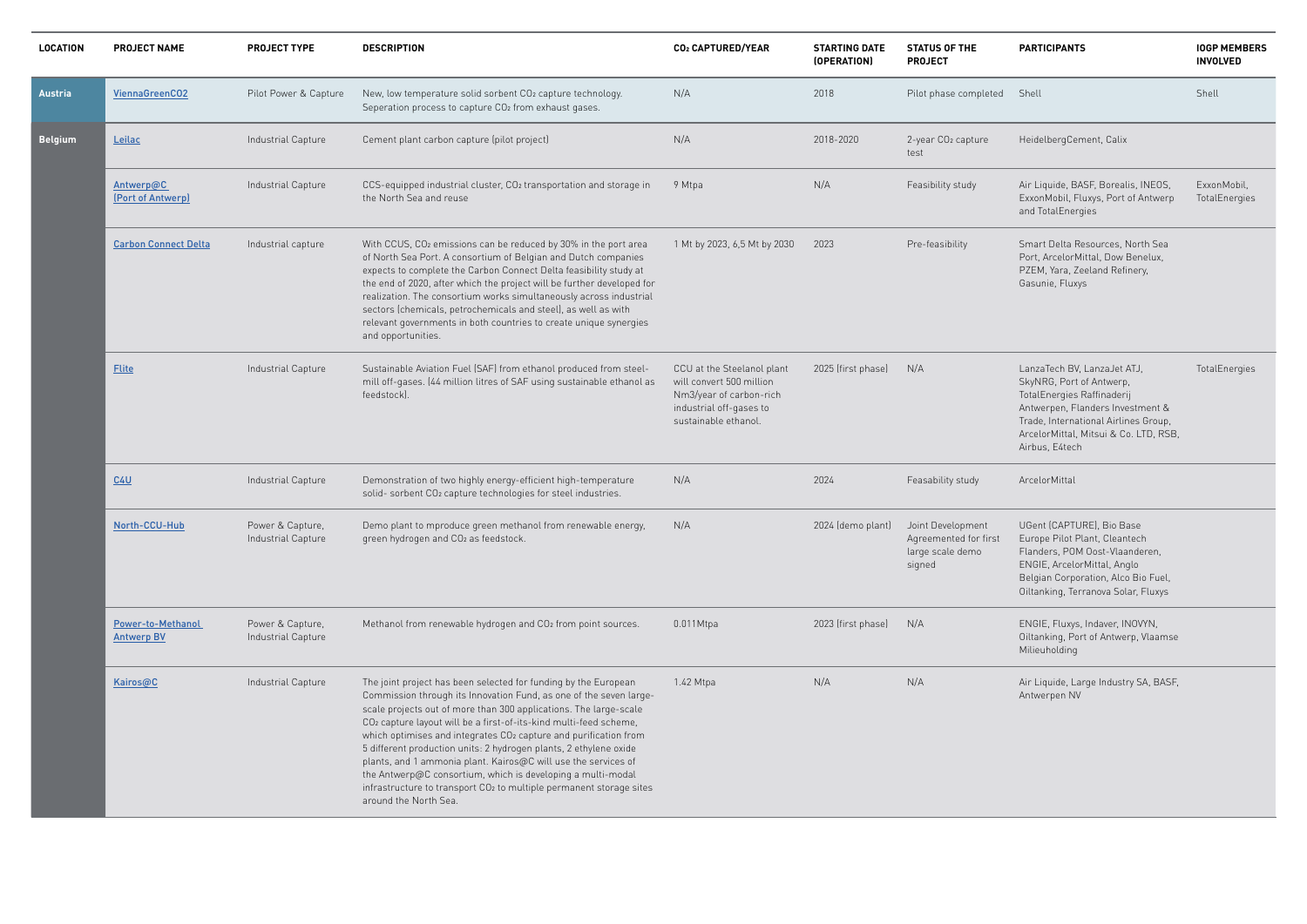#### **PARTICIPANTS IOGP MEMBERS**

# **INVOLVED**

| эe<br>119.<br>ý | <b>INA MOL</b>                                                                                                                                                                                                                                                                                                                                                                                                                                    | MOL                              |
|-----------------|---------------------------------------------------------------------------------------------------------------------------------------------------------------------------------------------------------------------------------------------------------------------------------------------------------------------------------------------------------------------------------------------------------------------------------------------------|----------------------------------|
| cts<br>ıd<br>วท | INA MOL                                                                                                                                                                                                                                                                                                                                                                                                                                           | <b>MOL</b>                       |
|                 | HeidelbergCement                                                                                                                                                                                                                                                                                                                                                                                                                                  |                                  |
| ٦q              | <b>INEOS, Wintershall Dea, Aalborg</b><br>Portland, Aker Carbon Capture, Blue<br>Water Shipping, DanUnity, DFM,<br>DHI, DTU, Energy Cluster Denmark,<br>Esvagt, Geelmuyden Kiese, GEUS,<br>Ineos Energy, Oxide, Maersk Drilling,<br>Magseis Fairfield, Makeen Energy,<br>NLIR, NOC, Rambøll, Resen Waves,<br>SAExploration, Schlumberger, Semco<br>Maritime, Southampton University,<br>SpotLight, Teknologisk Institut,<br>Welltec, WindPowerLab | Wintershall Dea,<br>Schlumberger |
|                 | Ørsted, ARC, Hofor, Vestforbrænding,<br>Argo, Biofos, Copenhagen Malmö<br>Port, CTR and Veks                                                                                                                                                                                                                                                                                                                                                      |                                  |
|                 | Amager Resource Center                                                                                                                                                                                                                                                                                                                                                                                                                            |                                  |
|                 | Neste Oyj                                                                                                                                                                                                                                                                                                                                                                                                                                         |                                  |
|                 | ArcelorMittal, Axens, TotalEnergies,<br>ACP, Breivik Engineering, CMI, DTU,<br>Gassco, RWTH, Uetikon                                                                                                                                                                                                                                                                                                                                              | TotalEnergies                    |
|                 | Avenia, CAPBP, Teréga,<br>Schlumberger, Lafarge, Repsol,<br>UPPA, BRGM, IFPEN, Sofresid,<br>Geostock, SNAM                                                                                                                                                                                                                                                                                                                                        | Repsol,<br>Schlumberger          |
|                 | EQIOM, Air Liquide, and VDZ                                                                                                                                                                                                                                                                                                                                                                                                                       |                                  |

| <b>LOCATION</b> | <b>PROJECT NAME</b>                                                                              | <b>PROJECT TYPE</b>                               | <b>DESCRIPTION</b>                                                                                                                                                                                                                                                                                                                                                                                                                                                                                                                       | CO2 CAPTURED/YEAR                                             | <b>STARTING DATE</b><br>(OPERATION) | <b>STATUS OF THE</b><br><b>PROJECT</b>                                                        | <b>PARTICIPANTS</b>                                                                                                                                                                                                                                                                                                                                                                                                                               |
|-----------------|--------------------------------------------------------------------------------------------------|---------------------------------------------------|------------------------------------------------------------------------------------------------------------------------------------------------------------------------------------------------------------------------------------------------------------------------------------------------------------------------------------------------------------------------------------------------------------------------------------------------------------------------------------------------------------------------------------------|---------------------------------------------------------------|-------------------------------------|-----------------------------------------------------------------------------------------------|---------------------------------------------------------------------------------------------------------------------------------------------------------------------------------------------------------------------------------------------------------------------------------------------------------------------------------------------------------------------------------------------------------------------------------------------------|
| <b>Croatia</b>  | <b>iCORD</b>                                                                                     | Industrial Capture                                | Capturing the CO <sub>2</sub> produced at a fertilizer plant at Location in<br>central Croatia and at a concrete production plant at Location in<br>eastern Croatia, and storing it at Moslavina basin oil fields and<br>Pannonia basin oil fields as part of INA EOR project.                                                                                                                                                                                                                                                           | Approx. 1Mt/y                                                 | 2025                                | Feasibility Study to be<br>ordered by end of 2019,<br>FS to be prepared by<br>end of Q3 2020. | <b>INA MOL</b>                                                                                                                                                                                                                                                                                                                                                                                                                                    |
|                 | <b>Bio-Refinery Project</b>                                                                      | Industrial Capture                                | Bio-Refinery plant (bio-Ethanol production) on the Sisak Refinery<br>location (Sisak-Moslavina County, Sisak 60 km from Zagreb). On<br>the existing pipeline route, new pipe of 16 km will be built for CO2<br>storage, for the yearly production of 60 kt of CO2, plus potential 300-<br>400 kt of biogenic CO2 from CHP.                                                                                                                                                                                                               | 0,06 Mt/y (additional<br>potential on location<br>300-400 kt) | 2024                                | Signing the contracts<br>for basic design and<br>technology selection                         | <b>INA MOL</b>                                                                                                                                                                                                                                                                                                                                                                                                                                    |
| <b>Czechia</b>  | Onshore storage project                                                                          | Industrial Capture, and<br>Storage                | Including capture of emissions in cement plants.                                                                                                                                                                                                                                                                                                                                                                                                                                                                                         | N/A                                                           | 2024/2025                           | N/A                                                                                           | HeidelbergCement                                                                                                                                                                                                                                                                                                                                                                                                                                  |
| <b>Denmark</b>  | Greensand                                                                                        | CO <sub>2</sub> Storage                           | In Phase 1, the Greensand consortium demonstrated the viability of<br>the development of a CO2 storage site. The assessment was certified<br>by DNV. The storage potential is 0,5 - 1 million tons of CO2 per year<br>from 2025, increasing to 4 - 8 million tons of CO <sub>2</sub> per year by 2030.<br>Planned FID in the second half of 2023.                                                                                                                                                                                        | 8 Mtpa                                                        | 2025                                | Pilot phase planning<br>commenced                                                             | <b>INEOS, Wintershall Dea, Aalborg</b><br>Portland, Aker Carbon Capture, Blue<br>Water Shipping, DanUnity, DFM,<br>DHI, DTU, Energy Cluster Denmark,<br>Esvagt, Geelmuyden Kiese, GEUS,<br>Ineos Energy, Oxide, Maersk Drilling,<br>Magseis Fairfield, Makeen Energy,<br>NLIR, NOC, Rambøll, Resen Waves,<br>SAExploration, Schlumberger, Semco<br>Maritime, Southampton University,<br>SpotLight, Teknologisk Institut,<br>Welltec, WindPowerLab |
|                 | C4: Carbon Capture<br><b>Cluster Copenhagen</b>                                                  | Power & Capture,<br>Storage                       | The C4 cluster wants to work on converting CO2 into green fuels as well<br>as storing excess carbon off site, for instance in depleted oil and gas<br>fields under the Danish North Sea. The companies have also set out<br>to come up with infrastructural solutions, for instance, a method for<br>transmitting CO <sub>2</sub> further along from carbon-capture centers. Several<br>consortium parties have already set off to establish full-scale CCS<br>plants in 2025. Awaiting for an actual political strategy in Autumn 2021. | 3 Mtpa                                                        | N/A                                 | Feasability Study                                                                             | Ørsted, ARC, Hofor, Vestforbrænding,<br>Argo, Biofos, Copenhagen Malmö<br>Port, CTR and Veks                                                                                                                                                                                                                                                                                                                                                      |
|                 | Copenhill                                                                                        | Waste to energy                                   | Advanced CCS facility at ARC's Amager-Bakke waste-to-energy<br>facility.                                                                                                                                                                                                                                                                                                                                                                                                                                                                 | $0.5$ Mtpa                                                    | 2025                                | Advanced<br>development                                                                       | Amager Resource Center                                                                                                                                                                                                                                                                                                                                                                                                                            |
| <b>Finland</b>  | <b>SHARC - Sustainable</b><br><b>Hydrogen and Recovery of</b><br>Carbon                          | Power & Capture                                   | The SHARC will reduce emissions at the Porvoo refinery, Finland<br>by moving from grey hydrogen towards green hydrogen through<br>the introduction of electrolysis facilities and blue hydrogen by<br>application of carbon capture and storage (CCS).                                                                                                                                                                                                                                                                                   | N/A                                                           | N/A                                 | N/A                                                                                           | Neste Oyj                                                                                                                                                                                                                                                                                                                                                                                                                                         |
| <b>France</b>   | <b>DMX Demonstration in</b><br><b>Dunkirk</b>                                                    | CO <sub>2</sub> capture and<br>storage            | Capture from iron and steel production                                                                                                                                                                                                                                                                                                                                                                                                                                                                                                   | 3 Mtpa                                                        | 2022                                |                                                                                               | ArcelorMittal, Axens, TotalEnergies,<br>ACP, Breivik Engineering, CMI, DTU,<br>Gassco, RWTH, Uetikon                                                                                                                                                                                                                                                                                                                                              |
|                 | <b>Pycasso</b><br>(Pyrenean Carbon Abolition<br>through Sustainable<br>Sequestration Operations) | CO <sub>2</sub> capture, transport<br>and storage | Industrial capture                                                                                                                                                                                                                                                                                                                                                                                                                                                                                                                       | 1Mtpa                                                         | 2030                                | Concepts studies<br>undertaken                                                                | Avenia, CAPBP, Teréga,<br>Schlumberger, Lafarge, Repsol,<br>UPPA, BRGM, IFPEN, Sofresid,<br>Geostock, SNAM                                                                                                                                                                                                                                                                                                                                        |
|                 | K6 Program                                                                                       | Industrial Capture                                | The programme aims to maximise biomass and other alternative<br>fuels, while using an oxy-fuel kiln with carbon capture, reducing<br>overall CO <sub>2</sub> production by more than 90%. Some reuse of the CO <sub>2</sub><br>will be made within concrete production and otherwise there will be<br>storage of it in the North Sea.                                                                                                                                                                                                    | 0.8 Mtpa                                                      | N/A                                 | N/A                                                                                           | EQIOM, Air Liquide, and VDZ                                                                                                                                                                                                                                                                                                                                                                                                                       |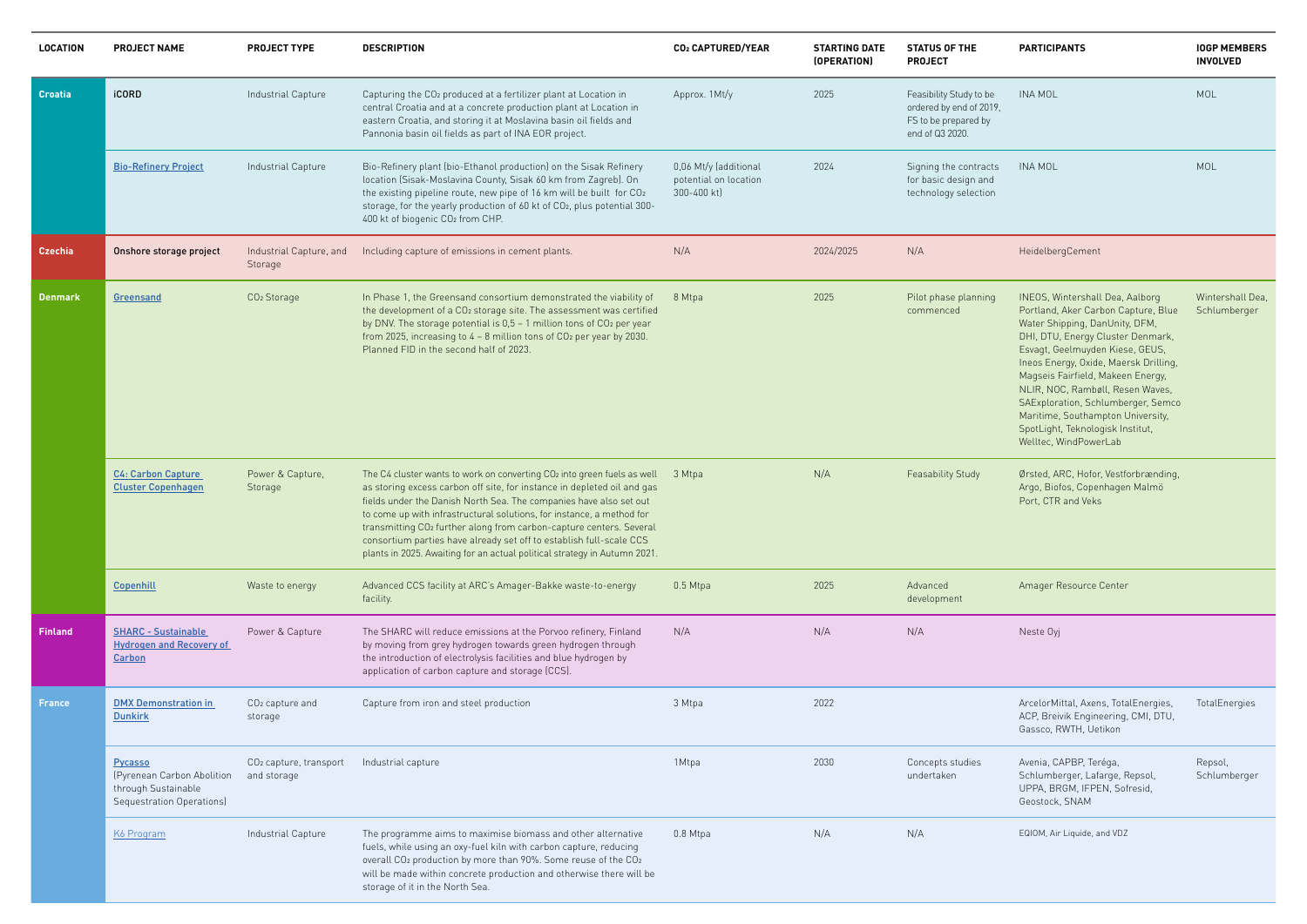| <b>LOCATION</b>           | <b>PROJECT NAME</b>                                                 | <b>PROJECT TYPE</b>                                        | <b>DESCRIPTION</b>                                                                                                                                                                                                                                                                                                                                                                                                                                                                                                               | CO2 CAPTURED/YEAR                 | <b>STARTING DATE</b><br>(OPERATION)                                      | <b>STATUS OF THE</b><br><b>PROJECT</b>                        | <b>PARTICIPANTS</b>                 | <b>IOGP MEMBERS</b><br><b>INVOLVED</b> |
|---------------------------|---------------------------------------------------------------------|------------------------------------------------------------|----------------------------------------------------------------------------------------------------------------------------------------------------------------------------------------------------------------------------------------------------------------------------------------------------------------------------------------------------------------------------------------------------------------------------------------------------------------------------------------------------------------------------------|-----------------------------------|--------------------------------------------------------------------------|---------------------------------------------------------------|-------------------------------------|----------------------------------------|
| Germany                   | H2morrow                                                            | Natural gas-to-H2<br>(pre-combustion)                      | Reforming natural gas imported from Norway to hydrogen with<br>CO <sub>2</sub> capture and storage offshore. Supplying industry and other<br>end users in North Rhine-Westphalia with 8.6 terawatt hours of<br>hydrogen per year from decarbonised natural gas.                                                                                                                                                                                                                                                                  | 1.9 Mtpa                          | 2027                                                                     | Feasibility study                                             | Equinor, OGE                        | Equinor                                |
|                           | Leilac <sub>2</sub>                                                 | <b>Industrial Capture</b>                                  | The LEILAC2 project aims to scale-up the direct separation<br>technology developed and tested in LEILAC1 and to build a<br>Demonstration Plant that will separate 20% of a regular cement<br>plant's process emissions.                                                                                                                                                                                                                                                                                                          | 0.1Mtpa                           | 2025                                                                     | Design phase                                                  | HeidelbergCement                    |                                        |
|                           | CO <sub>2</sub> liquefaction and buffer<br>storage in Wilhelmshaven | CO <sub>2</sub> trasnport and<br>storage                   |                                                                                                                                                                                                                                                                                                                                                                                                                                                                                                                                  | 4.3 Mtpa                          | N/A                                                                      | N/A                                                           | European Energy Logistics Park      |                                        |
| Greece                    | <b>Energean Carbon Storage</b>                                      | CO <sub>2</sub> Storage                                    | CO <sub>2</sub> Storage                                                                                                                                                                                                                                                                                                                                                                                                                                                                                                          | 2.5 Mtpa                          | N/A                                                                      | Proposal submitted to<br>Greek government                     | Energean                            |                                        |
| Iceland                   | <b>Orca</b>                                                         | Direct air capture                                         | Orca will combine Climeworks' direct air capture technology with<br>the underground CO2 storage provided by Carbfix, capturing 4,000<br>tons/yr of CO <sub>2</sub> - making the largest direct air capture plant to date.<br>The energy required to run the direct air capture process will be<br>provided by ON Power's nearby Hellisheidi Geothermal Power Plant.                                                                                                                                                              | 4,000 tonnes                      | 2021                                                                     | In operation                                                  | Carbfix, Climeworks, ON Power       |                                        |
|                           | Hellisheidi                                                         | Industrial capture                                         | The industrial scale capture at the Hellisheidi Geothermal Power<br>Plant in Iceland has significantly reduce CO <sub>2</sub> and H <sub>2</sub> S emissions<br>from the power plant since 2014, following successful pilot-scale<br>injections in 2012. The gases are co-captured in a scrubbing tower<br>with annual capacity of about 12,000 tonnes of CO2 and 6,000 tonnes<br>of H2S, about 30% and 75% of the plant's emissions respectively. Cost<br>of industrial scale operations at Hellisheidi are less than \$25/ton. | 12,000 tonnes                     | 2014                                                                     | In operation                                                  | Carbfix, ON Power                   |                                        |
|                           | <b>Silverstone</b>                                                  | CO <sub>2</sub> capture and<br>storage                     | The project, which has received a grant of 3.9 million euros from<br>the EU Innovation Fund, aims to scale up current carbon capture<br>and mineral storage operations at the Hellisheidi geothermal plant,<br>reaching near-zero carbon footprint. Through the Carbfix technology,<br>CO <sub>2</sub> will be dissolved in water and injected underground where it will<br>be permanently and safely stored.                                                                                                                    | 0.034 Mtpa                        | 2025                                                                     | N/A                                                           | Carbfix, ON Power                   |                                        |
| <b>Italy</b>              | <b>CCS Ravenna Hub</b>                                              | CO <sub>2</sub> capture,<br>transportation, and<br>storage | CO <sub>2</sub> capture, transportation, and storage in North of Italy (Pianura<br>Padana Area) to Ravenna industrial complex. Estimated storage<br>capacity of 500 million tonnes                                                                                                                                                                                                                                                                                                                                               | 0.04-4.0 Mtpa phased<br>programme | Demonstration<br>startup expected<br>in 2023 and full<br>startup in 2027 | Demonstration phase<br>FEED - industrial<br>phase feasibility | Eni                                 | Eni                                    |
|                           | Cleankerk                                                           | Industrial Capture                                         | Demonstration system in cement plant of calcium-looping process<br>for CO <sub>2</sub> capture.                                                                                                                                                                                                                                                                                                                                                                                                                                  | N/A                               | 2021                                                                     | N/A                                                           | HeidelbergCement, Bucci Unicem      |                                        |
| The<br><b>Netherlands</b> | Porthos (Port of<br>Rotterdam)                                      | Industrial Capture                                         | CCS-equipped industrial cluster, CO2 transportation and storage in the<br>North Sea                                                                                                                                                                                                                                                                                                                                                                                                                                              | Approx. 5 Mtpa                    | 2024                                                                     | Feasibility study                                             | Gasunie, the Port Authority and EBN | BP, Shell                              |
|                           | <b>Aramis (Den Helder)</b>                                          | Industrial Capture                                         | CO <sub>2</sub> supplied by third parties from Den Helder and stored in the<br>North Sea floor. This CO <sub>2</sub> can be brought to Den Helder by boat or by<br>pipeline (for example from IJmuiden)                                                                                                                                                                                                                                                                                                                          | 5Mtpa                             | Early 2026                                                               | N/A                                                           | TotalEnergies, Shell                | TotalEnergies,<br>Shell                |
|                           | Magnum (Eemshaven)                                                  | Natural Gas-to-H2<br>(pre-combustion)                      | CCS-equipped production of hydrogen for power generation, CO2<br>transportation and storage in the North Sea                                                                                                                                                                                                                                                                                                                                                                                                                     | Approx. 4 Mtpa                    | 2024                                                                     | Feasibility study                                             | Equinor, Vattenfall, Gasunie, MHPS  | Equinor                                |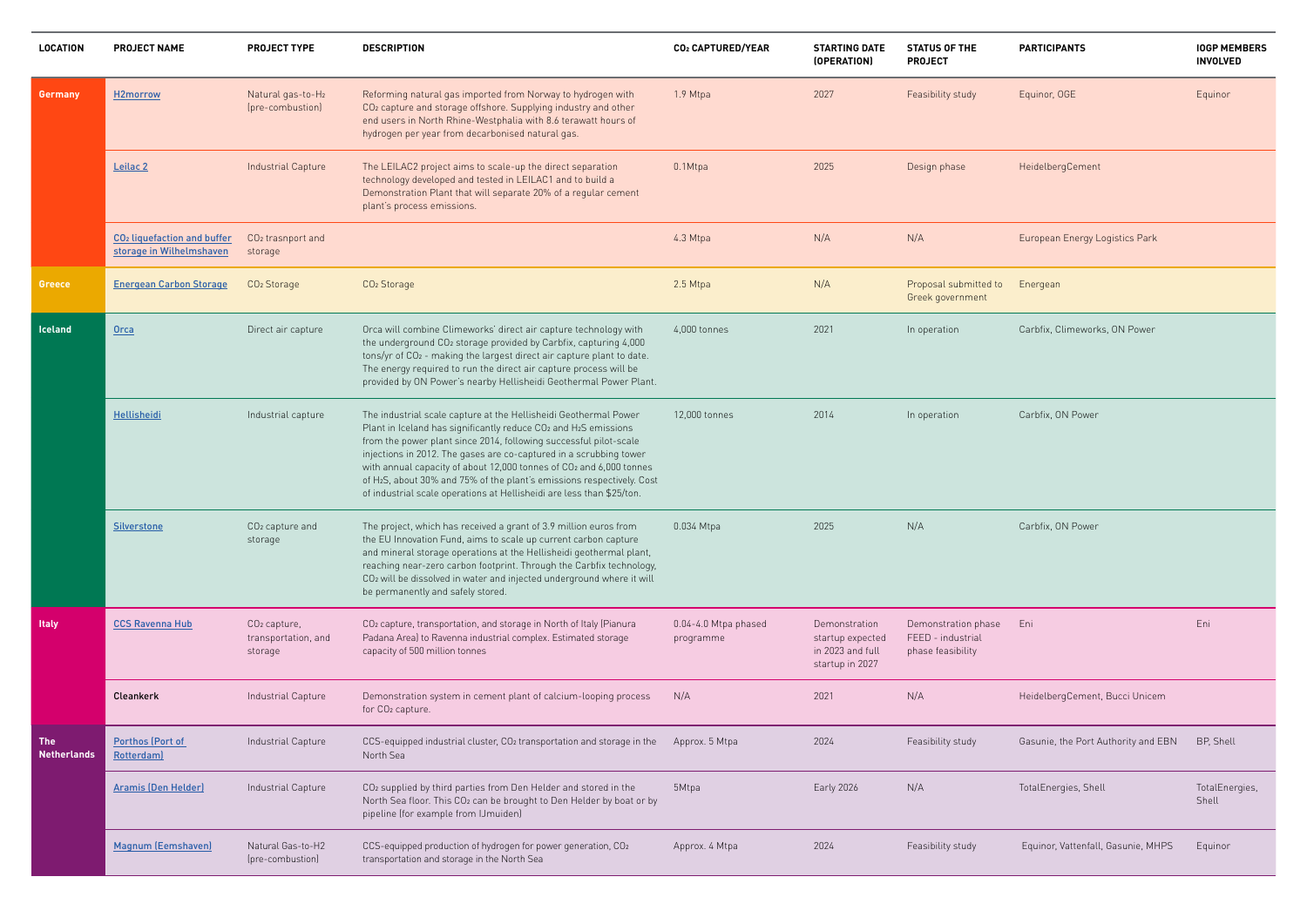#### **PARTICIPANTS IOGP MEMBERS INVOLVED**

| Deltalings, TNO, Air Liquide, BP,    |
|--------------------------------------|
| EBN, Engie, Equinor, Gasunie,        |
| GasTerra, Linde, OCI Nitrogen, Port  |
| of Rotterdam authority, Shell, TAQA, |
| Uniper and Koninklijke Vopak         |

BP, ExxonMobil, Equinor, Shell

Air Liquide, Total Energies, Lukoil Fotal Energies

Shell, Equinor, Total Energies Shell, Equinor,

Baker Hughes, Horisont Energi Baker Hughes

Sunfire GmbH, Climeworks AG, Paul Wurth SA, Valinor

Borg Havn, FREVAR KF, NORSUS, Kvitebjørn Bio-El, Fortum Oslo Varme, EGE Oslo, Stormkast Utvikling, Equinor, IFE, CO2 Capsol, Borregaard, Acinor, Compact Carbon Capture, Biobe, Norske Skog Saugbrugs, Østfold Energi, Geminor and Sarpsborg Avfallsenergi Equinor

Equinor, Vår Energi, TotalEnergies

| <b>LOCATION</b>                  | <b>PROJECT NAME</b>                                                                 | <b>PROJECT TYPE</b>                      | <b>DESCRIPTION</b>                                                                                                                                                                                                                                                                                                        | <b>CO<sub>2</sub> CAPTURED/YEAR</b>                                                            | <b>STARTING DATE</b><br>(OPERATION)                             | <b>STATUS OF THE</b><br><b>PROJECT</b> | <b>PARTICIPANTS</b>                                                                                                                                                                                                                                                   |
|----------------------------------|-------------------------------------------------------------------------------------|------------------------------------------|---------------------------------------------------------------------------------------------------------------------------------------------------------------------------------------------------------------------------------------------------------------------------------------------------------------------------|------------------------------------------------------------------------------------------------|-----------------------------------------------------------------|----------------------------------------|-----------------------------------------------------------------------------------------------------------------------------------------------------------------------------------------------------------------------------------------------------------------------|
| <b>The</b><br><b>Netherlands</b> | <b>H-Vision</b>                                                                     | Power & Capture                          | CO <sub>2</sub> captre from blue hydrogen production.                                                                                                                                                                                                                                                                     | 2.2Mtpa to 4.3Mtpa                                                                             | 2026                                                            | N/A                                    | Deltalings, TNO, Air Liquide, BP,<br>EBN, Engie, Equinor, Gasunie,<br>GasTerra, Linde, OCI Nitrogen, P<br>of Rotterdam authority, Shell, TA<br>Uniper and Koninklijke Vopak                                                                                           |
|                                  | <b>Twence Waste-to-</b><br>energy CO <sub>2</sub> Capture and<br><b>Utilisation</b> | Power & Capture                          | The CO <sub>2</sub> extraction from the flue gas scrubbing of energy from waste<br>plant.                                                                                                                                                                                                                                 | 0.002-0.003Mtpa                                                                                | 2014                                                            | In operation                           |                                                                                                                                                                                                                                                                       |
|                                  | <b>AVR-Duiven</b>                                                                   | CO <sub>2</sub> capture pilot<br>project | CO <sub>2</sub> captured from energy-from-waste company and supplied to<br>greenhouse horticulturists.                                                                                                                                                                                                                    | 0.1Mtpa                                                                                        | 2019                                                            | In operation                           | AVR                                                                                                                                                                                                                                                                   |
|                                  | <b>Project Everest</b>                                                              | $CO2$ capture                            | CO <sub>2</sub> capture from the steel industry.                                                                                                                                                                                                                                                                          | 5.5 Mtpa                                                                                       | N/A                                                             | N/A                                    | Tata Steel, Dutch Government                                                                                                                                                                                                                                          |
|                                  | <b>Vlissingen Cryocap FG</b>                                                        | Offshore storage                         | CO <sub>2</sub> capture from hydrogen production.                                                                                                                                                                                                                                                                         | 0.8 Mtpa                                                                                       | N/A                                                             | N/A                                    | Air Liquide, TotalEnergies, Lukoi                                                                                                                                                                                                                                     |
| <b>Norway</b>                    | <b>Sleipner CO2 Storage</b>                                                         | Industrial Capture                       | CCS-equipped natural gas production, CO2 directly injected into<br>North Sea reservoirs                                                                                                                                                                                                                                   | Approx. 1 Mtpa, and over<br>17 million tonnes has been<br>injected since inception to<br>date. | 1996                                                            | Operational                            | Equinor (operator)<br>Vår Energi, TotalEnergies                                                                                                                                                                                                                       |
|                                  | <b>Longship (including</b><br><b>Northern Lights)</b>                               | Industrial Capture                       | Capturing CO <sub>2</sub> from HeidelbergCement Norcem's cement factory<br>in Brevik and Fortum Oslo Varme's waste incineration facility in<br>Oslo and transporting it for offshore storage in the North Sea basin.<br>Equinor, Shell and TotalEnergies form the transport and storage<br>consortium of Northern Lights. | 0.8 Mtpa from possible 2<br>industrial plants: cement and<br>waste to energy                   | 2023-2024                                                       | Final Investment<br>Decision (FID)     | Shell, Equinor, Total Energies                                                                                                                                                                                                                                        |
|                                  | <b>Polaris CCS</b>                                                                  | CO <sub>2</sub> Storage                  | Total carbon storage capacity in excess of 100 million tons.                                                                                                                                                                                                                                                              | N/A                                                                                            | Commencment<br>of construction in<br>the second half of<br>2022 | Concept phase                          | Baker Hughes, Horisont Energi                                                                                                                                                                                                                                         |
|                                  | Norsk e-fuel                                                                        | Power & Capture                          | Co-electrolysis of CO2 (from DAC and point sources) and water with<br>renewable electricity for sythentic liquid hydroarbons                                                                                                                                                                                              | $0.025 - 0.25$ Mtpa                                                                            | 2026                                                            | N/A                                    | Sunfire GmbH, Climeworks AG, F<br>Wurth SA, Valinor                                                                                                                                                                                                                   |
|                                  | Borg CO <sub>2</sub>                                                                | CO <sub>2</sub> capture                  | CO <sub>2</sub> capture from a cluster of 4-6 industrial sites                                                                                                                                                                                                                                                            | 0.63 Mtpa                                                                                      | N/A                                                             | N/A                                    | Borg Havn, FREVAR KF, NORSUS<br>Kvitebjørn Bio-El, Fortum Oslo<br>Varme, EGE Oslo, Stormkast<br>Utvikling, Equinor, IFE, CO2 Caps<br>Borregaard, Acinor, Compact<br>Carbon Capture, Biobe, Norske 9<br>Saugbrugs, Østfold Energi, Gemi<br>and Sarpsborg Avfallsenergi |
|                                  | <b>Fortum Oslo Varne</b>                                                            | CO <sub>2</sub> capture                  | CO <sub>2</sub> capture from waste                                                                                                                                                                                                                                                                                        | 0.4 Mtpa                                                                                       | N/A                                                             | FEED complete,<br>shovel ready         | Fortum                                                                                                                                                                                                                                                                |
|                                  | <b>Barents Blue</b>                                                                 | Power & Capture                          | CO <sub>2</sub> capture from one of the largest ammonia plants in the world                                                                                                                                                                                                                                               | N/A                                                                                            | Mid 2020s                                                       | Early development                      | Horisont Energi, Equinor, Baker<br>Hughes                                                                                                                                                                                                                             |

TotalEnergies

Equinor, Baker Hughes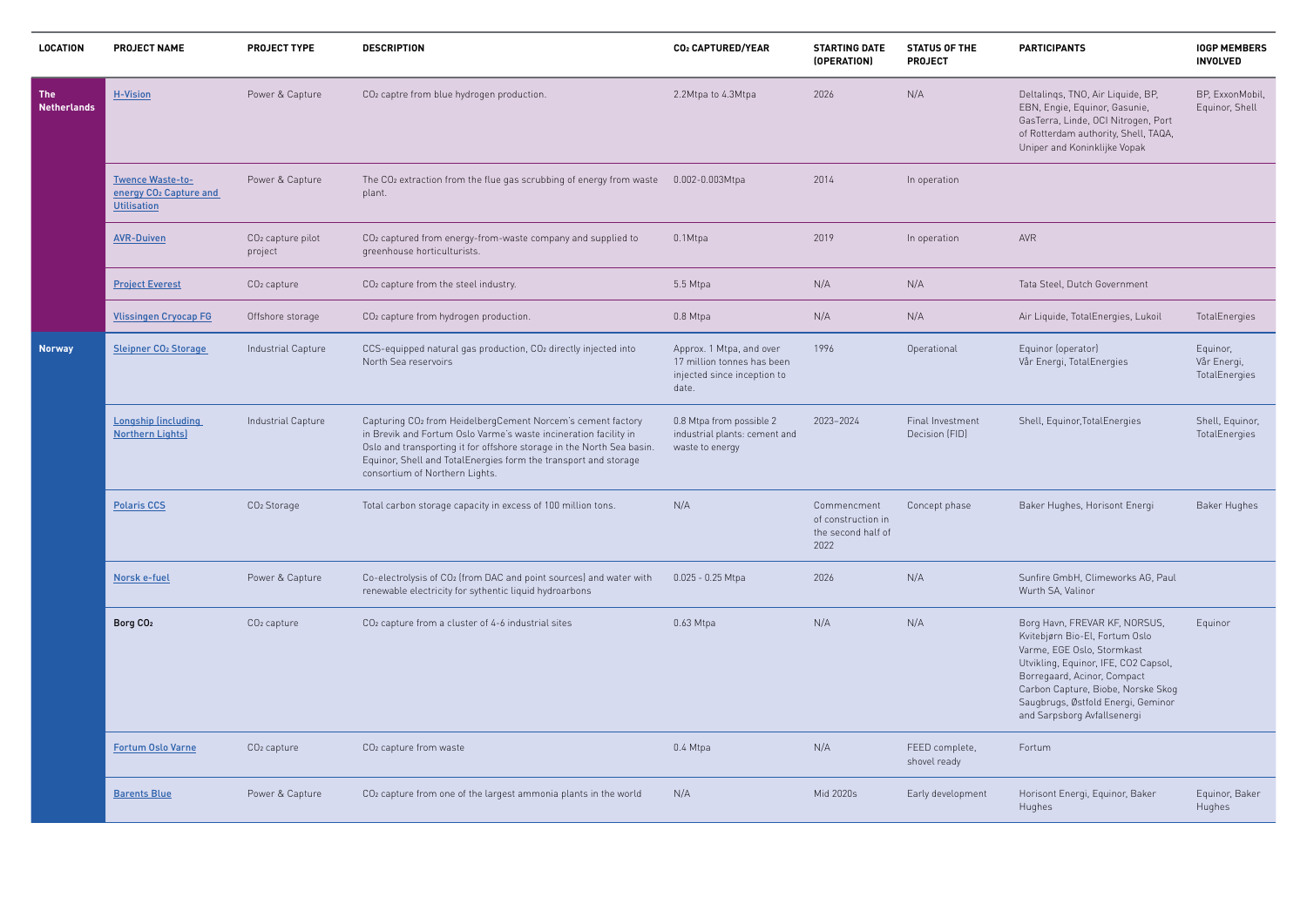| <b>PROJECT NAME</b>                    | <b>PROJECT TYPE</b>                                          | <b>DESCRIPTION</b>                                                                                                                                                                                                                                                                                                                                                                              | CO2 CAPTURED/YEAR              | <b>STARTING DATE</b><br>(OPERATION) | <b>STATUS OF THE</b><br><b>PROJECT</b>              | <b>PARTICIPANTS</b>                                                                                   | <b>IOGP MEMBERS</b><br><b>INVOLVED</b> |
|----------------------------------------|--------------------------------------------------------------|-------------------------------------------------------------------------------------------------------------------------------------------------------------------------------------------------------------------------------------------------------------------------------------------------------------------------------------------------------------------------------------------------|--------------------------------|-------------------------------------|-----------------------------------------------------|-------------------------------------------------------------------------------------------------------|----------------------------------------|
| <b>Norcem Brevik</b>                   | Industrial Capture                                           | CO <sub>2</sub> capture from a cement plant.                                                                                                                                                                                                                                                                                                                                                    | 0.4 Mtpa                       | 2024                                | In construction                                     | HeidelbergCement                                                                                      |                                        |
| <b>Pilot CCS project</b>               | CO <sub>2</sub> capture and<br>storage                       | Pilot project for CCS, which will employ high-resolution 3D seismic<br>acquisition offshore Norway at a potential carbon storage area to<br>demonstrate detailed imaging of the full section from the seabed to<br>the target storage reservoir.                                                                                                                                                | N/A                            | N/A                                 | N/A                                                 | TGS, Magseis Renewables                                                                               |                                        |
| <b>Poland EU CCS</b><br>Interconnector | CO <sub>2</sub> transport and<br>storage                     | CO <sub>2</sub> transport and storage value chain                                                                                                                                                                                                                                                                                                                                               | 2.7 Mtpa                       |                                     |                                                     | N/A                                                                                                   |                                        |
| <b>ERVIA</b>                           | Power & Capture<br>(post-combustion)                         | CCS-equipped CCGTs and refinery, CO2 transportation and storage<br>in the Celtic Sea                                                                                                                                                                                                                                                                                                            | 2 Mtpa                         | 2028                                | Feasibility study                                   | <b>ERVIA</b>                                                                                          |                                        |
| Onshore storage project                | Industrial Capture, and<br>Storage                           | Onshore storage projects, including capture of emissions in cement<br>plants.                                                                                                                                                                                                                                                                                                                   | N/A                            | 2024/2025                           | N/A                                                 | HeidelbergCement                                                                                      |                                        |
| <b>CCU Lighthouse</b><br>Carboneras    | CCU                                                          | CO <sub>2</sub> capture through chemical absorption from cement kiln flue gas                                                                                                                                                                                                                                                                                                                   | $0.05M$ tpa                    | 2022                                | N/A                                                 | LafargeHolcim Spain, Carbon Clean<br>Solutions, ECCO2, Marubeni Europe                                |                                        |
| <b>Preem CCS</b>                       | Industrial capture,<br>natural gas-to-H2<br>(pre-combustion) | CCS-equipped hydrogen production unit at a refinery, CO2<br>transportation and storage in the North Sea                                                                                                                                                                                                                                                                                         | 500,000 tonnes (at full scale) | 2025                                | Pilot phase                                         | Preem, Chalmers University<br>of Technology, SINTEF Energy<br>Research, Equinor and Aker<br>Solutions | Equinor,<br><b>Aker Solutions</b>      |
| <b>Cementa Slite Plant</b>             | $CO2$ capture                                                | CO2 capture from cement                                                                                                                                                                                                                                                                                                                                                                         | 1.8 Mtpa                       | N/A                                 | Feasibility study<br>complete                       | HeidelbergCement                                                                                      |                                        |
| <b>Vattenfall Uppsala</b>              | $CO2$ capture                                                | Waste-to-energy                                                                                                                                                                                                                                                                                                                                                                                 | 0.2 Mtpa                       | N/A                                 | Feasibility Sstudy<br>complete                      | Aker Carbon Capture, Vattenfall                                                                       |                                        |
| <b>CinfraCap</b>                       | CO <sub>2</sub> transport and<br>storage                     | CO <sub>2</sub> transport and storage from refining                                                                                                                                                                                                                                                                                                                                             | 2 Mtpa                         | N/A                                 | Pre-study complete                                  | Göteborg Energi, Nordion Energi,<br>Preem, St1, Renova, Gothenburg Port<br>Authority                  |                                        |
| <b>BECCS@STHLM</b>                     | Power & Capture                                              | A full-scale Bio-Energy Carbon Capture and Storage facility at its<br>existing heat and power biomass plant. The project will participate<br>in and promote a new market for negative emissions and contribute<br>to the establishment of all the necessary links in a CCS value chain<br>in Northern Europe, including transport by ship of the CO2 for<br>storage to Norway.                  | 0.8 Mtpa                       | N/A                                 | Investment decision<br>planned for February<br>2023 | Stockholm Exergi                                                                                      |                                        |
| <b>Acorn</b>                           | CO <sub>2</sub> transport and<br>storage                     | Based at the St Fergus gas terminal in North East Scotland, Acorn<br>CCS can repurpose existing gas pipelines to take CO2 directly to the<br>Acorn CO <sub>2</sub> Storage Site. With this important pipeline infrastructure<br>already in place, Acorn CCS can get started using existing CO2<br>emissions - captured directly from the gas processing units at the<br>St Fergus gas terminal. | N/A                            | 2021-2023                           | Advanced<br>development                             | Pale Blue Dot, Shell, Chrysaor                                                                        | Shell                                  |
| <b>Caledonia Clean Energy</b>          | $CO2$ capture                                                | Capture from natural gas power generation                                                                                                                                                                                                                                                                                                                                                       | 4 Mtpa                         | 2024                                | Feasability study<br>completed                      | <b>Summit Power</b>                                                                                   |                                        |
|                                        |                                                              |                                                                                                                                                                                                                                                                                                                                                                                                 |                                |                                     |                                                     |                                                                                                       |                                        |